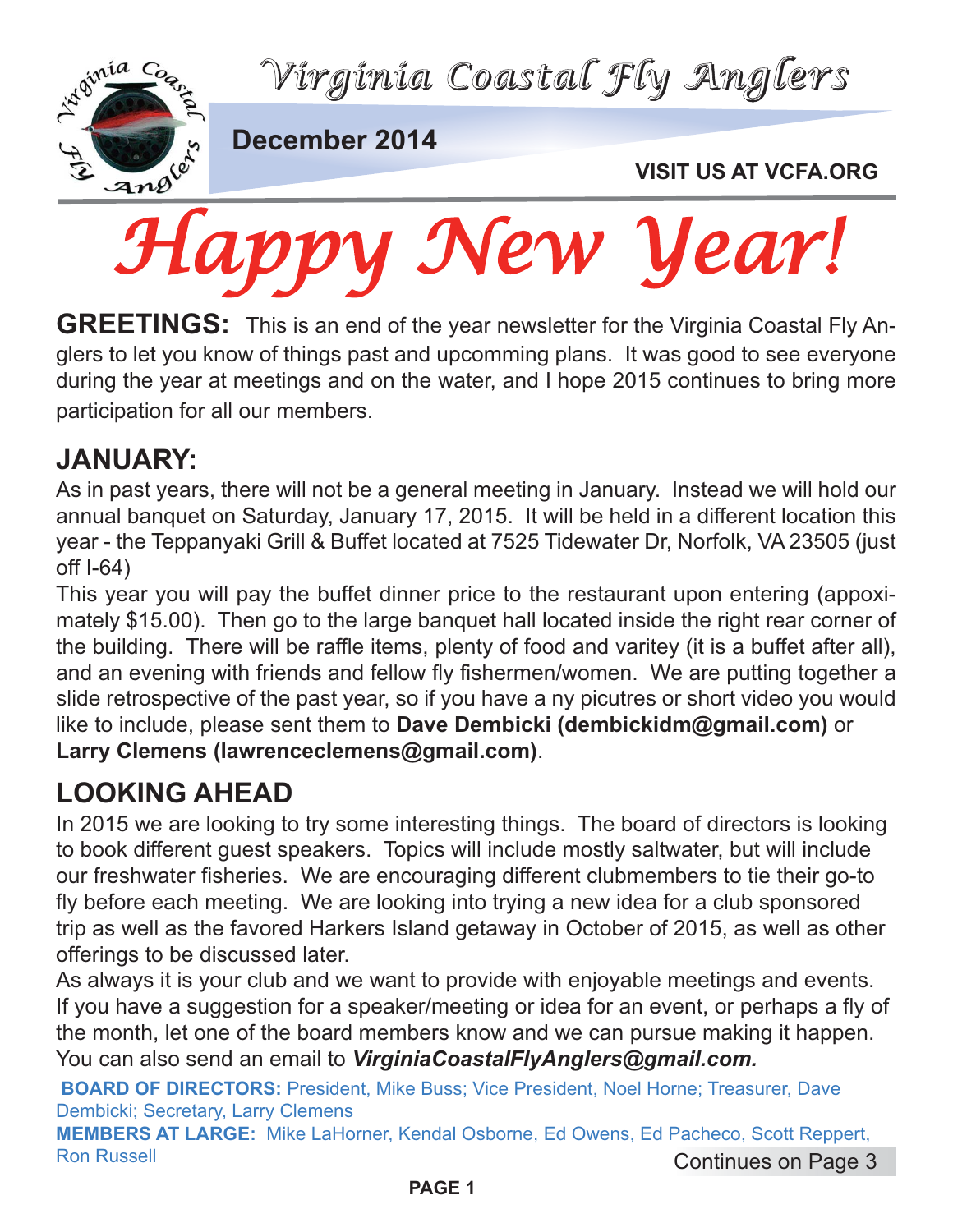# *Virginia Coastal Fly Anglers* **Annual Dinner Saturday, January 17, 2015**

At the Teppanyaki Grill & Buffet located at 7525 Tidewater Dr, Norfolk, VA 23505 (just off I-64). We will start at 5:30PM and we have the space until 8:30 PM. The buffet dinner price is appoximately \$15.50.

We have reserved the large banquet room located inside the right rear corner of the building. There will be raffle items, plenty of food and variety (it is a buffet after all), and an evening with friends and fellow fly fishermen/women. If you have pictures to submit for the video presentation, please sent them to **Dave Dembicki (dembickidm@gmail.com)** or **Larry Clemens (lawrenceclemens@gmail.com)**

If you will be attending please contact Dave Dembicki as he will be maintaining a list of those members and guests and would appreciate an early response (either as a reply to this e-mail or a phone call (757-465-9307 (H).

# **PRESIDENTS MESSAGE**

Hi again! It's been a while since my last President's Report so let me catch you up with what has been happening with the club and what we have planned in the next couple of months. But first I would like to wish all of you a very Happy New Year filled with lots



of tight lines and bent rods! I hope Santa was kind to you and left some new toys **under the tree for you to put to use in the coming** year. Now about our upcoming year, we have a lot planned. First up is **First up is** our annual banquet on Saturday, January 17, at the Tap- penyaki Grill and Buffet located at 7525 Tidewater Drive. Norfolk 23505. You can find info about the banquet on the website and in this newsletter. But we do need any of you who have extra fly fishing or fly tying equipment you no **longer use or need to consider donating it to the** club for our **raffles at the banuet.** We are also looking for pictures of mem- bers out fishing this past year to use for our video

presentation at the banquet. If you would like to participate in either of

these efforts, please give me a call or send me an email. Next up on the schedule is our club shad trip to Fredericksburg in April. It's always a fun time and the fish usually cooperate. Then we have a sea trout wading trip planned for the Outer Banks in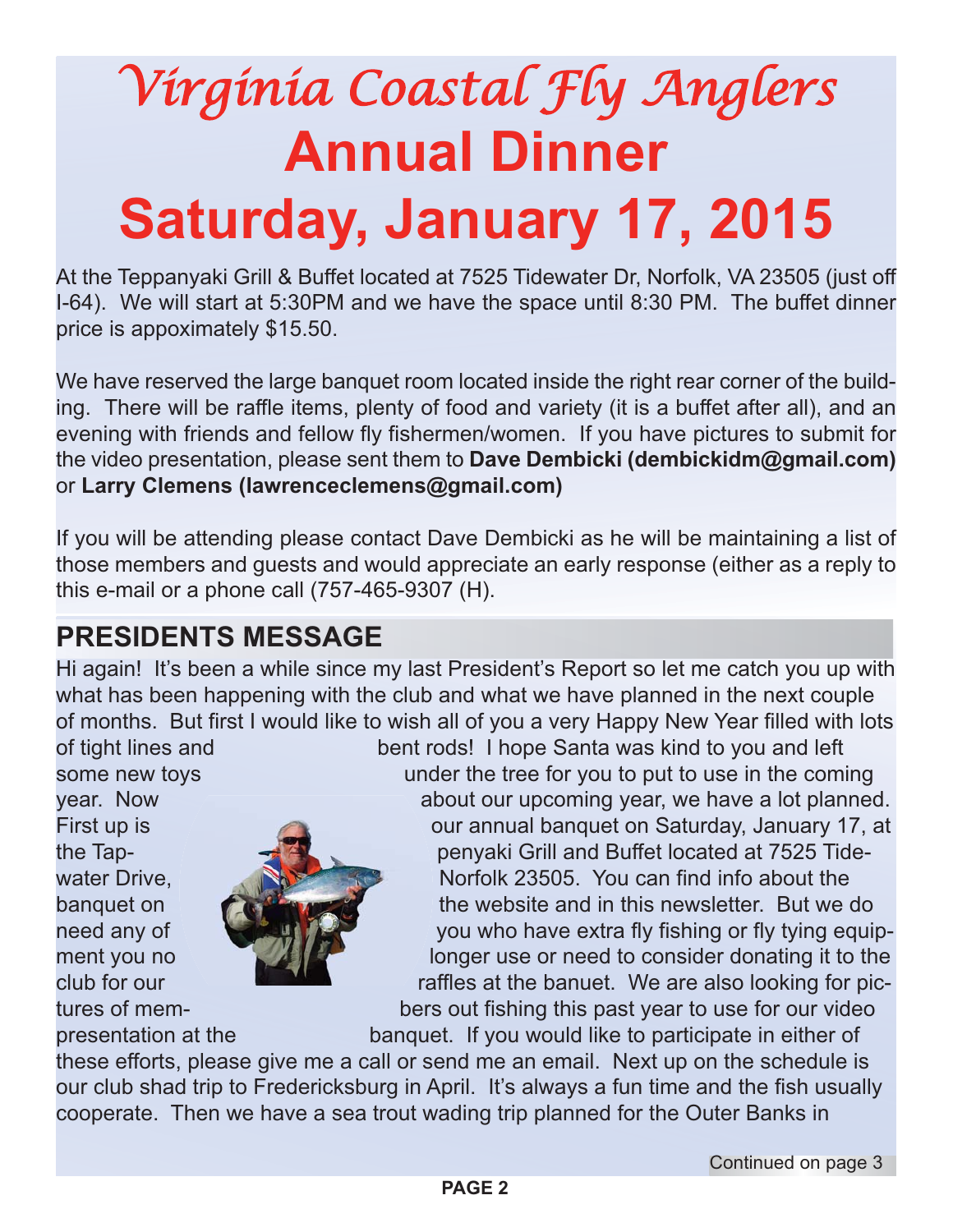#### PRESIDENTS MESSAGE (Continued from page 2)

May/June. Then we will target some Cobia in the Bay and Ocean Front in June/July. Sharks are a favorite target for a lot of us and we plan to have a club trip for them in July/Aug. And, of course, we have our Harkers Island trip for Albies in October. This year we have the house from Friday night, October 16, through Sunday, October 31. The last couple of years have really been good down there and we hope to have the same type of luck again next year. If any of you have ideas for additional trips, please let one of the Board members know and we will try to put together the trip. In addition, if any of you have ideas for monthly meeting topics or speakers, et us know. We are already in the middle of the season for big stripers and there have been intermittent reports of some big ones caught, but you have to get out to have any luck at all. We have not had a good striper season for a couple of years, so we are due for a good one. Let's hope so! Don't forget membership dues are now due and if you pay your membership at the banquet, you get 5 free raffle tickets. The big stripers are starting to show, now we just need the weather to cooperate and the winds to lighten up and we will be able to get out after them. Again, Happy New Year! Tight lines to all! And I hope to see you all at the banquet. Mike Buss

## **GOT FISH?**

If you do not own a boat, but would like to get out fishing. We we looking to start up a buddy boat program to get you on the water, The Skippers, depending on their skills may provide casting help if needed, real world rigging, fly selection, and hopefully catching fish. We know a lot of our members don't fish from a boat and would like to. This will be your opportunity to get out on the water. The captains may ask you to chip in for gas, but will not ask for a guide fee or anything above the basic operating and lauching cost involved.

# **WHAT'S IN YOUR COOLER?**

Over the past four years the number and quality of fish has steadily declined, particularly when you talk about Striped Bass. The Chesapeake Bay is one of the richest spawning grounds for these brutes and yet they are becoming more scarce. Sure, we hear of the occasional good catch, but last week there were over 300 boats fishing one of the local tournaments and only a dozen fish were noted to have been caught. This week brings the Rockfish Shootout. Another money making, fish killing event that promotes wholesale decimation of a once vibrant population. I envision that at the current rate of decimation, fishing may once again experience the bans and regulations brought about in the 1980's. Don't get me wrong we have had a couple of good nights on the water, with lots of fish. All were small 15-16 inch fish. That is a bright light into an otherwise bleak future. I hope the future shows a promising one full of high quality fish. Perhaps we can know more if global warming kicks in and keep the bay temperature above 40 degrees until late January. For now I will keep ice and water in my cooler. If I keep the occasional fish, It will go in the box for dinner. Most are returned without harm to the environment thy live. Be fruitful and multiply!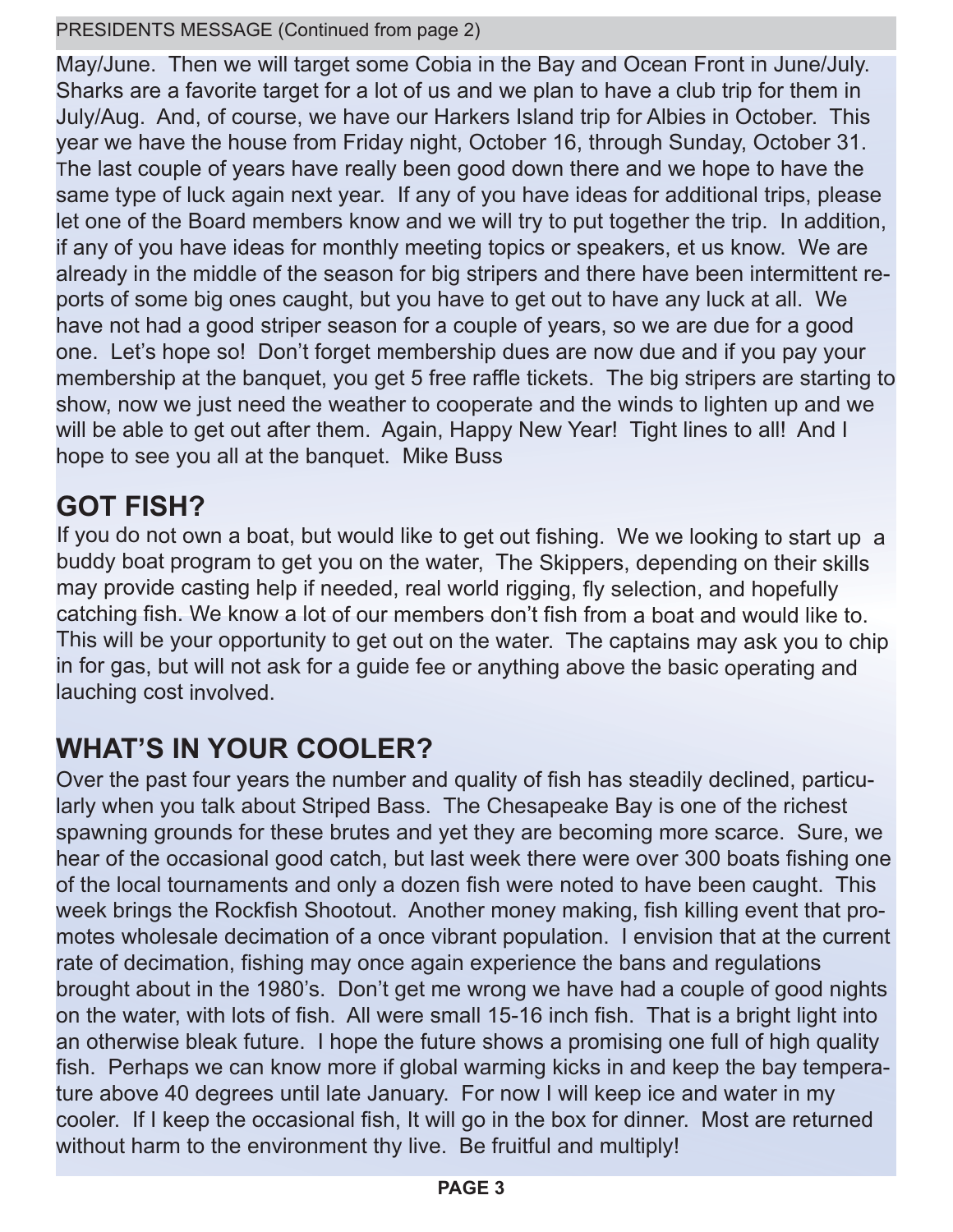# *SUPPORT THE VIRGINIA COASTAL FLY ANGLERS*

You can support the Virginia Coastal Fly Anglers in several different ways. By renewing your membership, you can have access to all our meetings, trips and other activities throughout the year. Membership monies help to pay for our meeting location and business expenses. They also help defray the cost of our picnic and fly tying activities prior to the meetings. If so inclined, you can include an additional amount of your choosing to further the cause and help us afford top notch speaker for our meetings. If you have items that you would like to dontate, new or gently used, we can accept them to use in club functions, or raffles to raise money to keep us going. Our membership fee is only \$30.00 for an annual family membership, so anything additional helps us provide better things for you!



**BOBBY WHETSTINE**



**CARL ALLEN**



**GREG BROWN**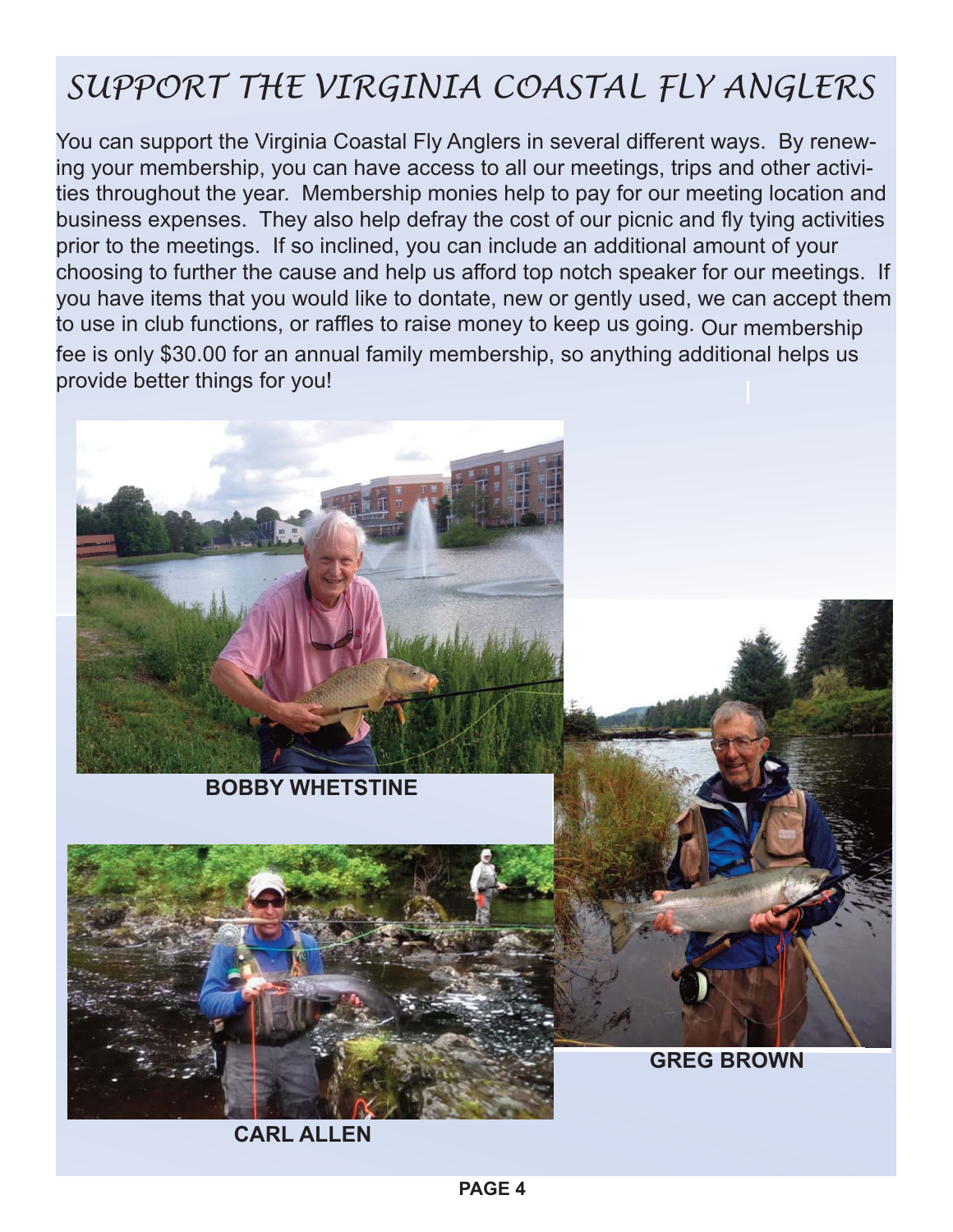





**LARRY CLEMENS**

**SID** 





**PAGE 5**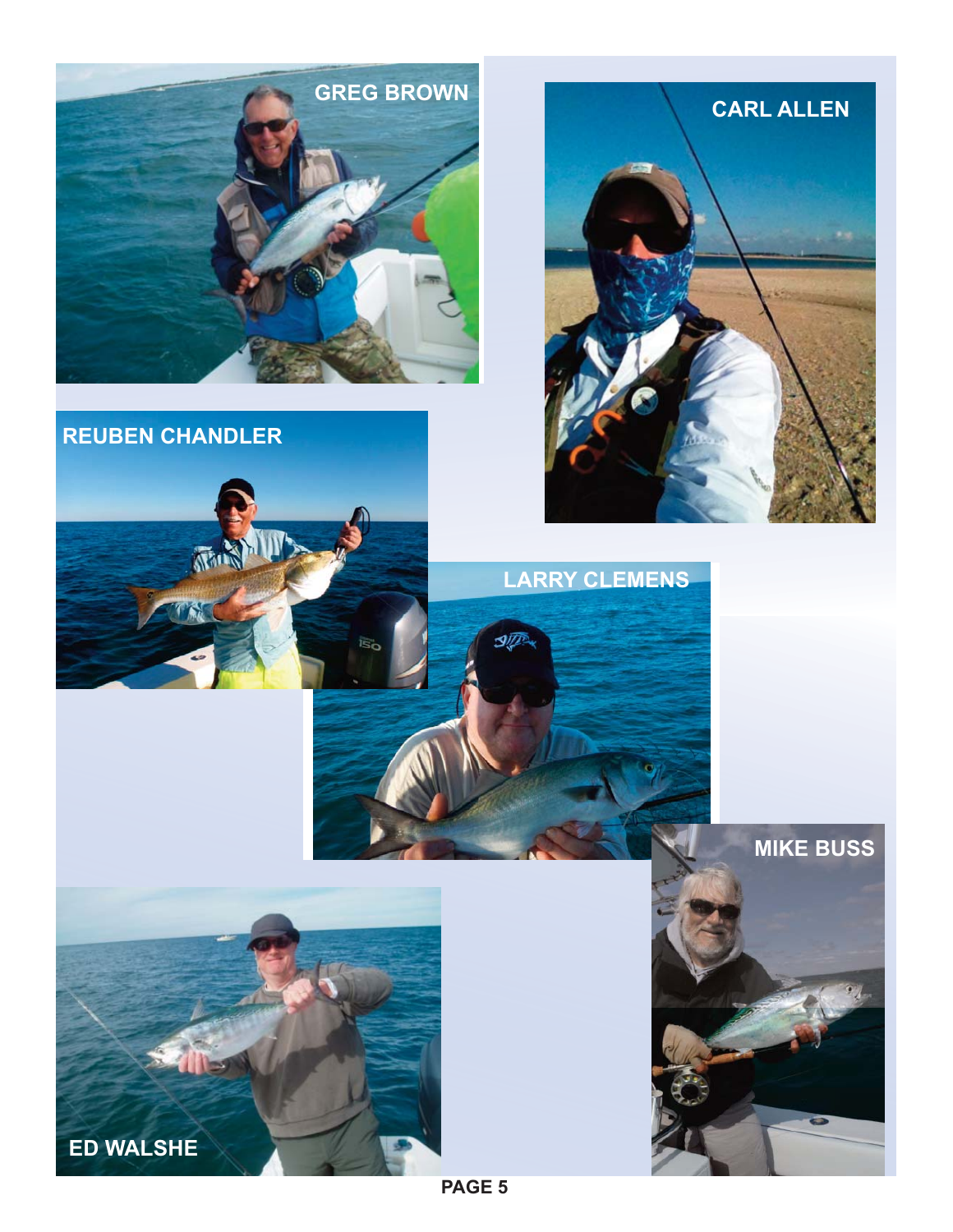# **FLY FISHING SHOW SCHEDULE**

**SOMERSET, NJ January 23, 24 & 25, 2015** Garden State Exhibit Center 50 Atrium Drive Somerset, New Jersey 08873

Show Hours Friday: 10am – 6pm Saturday: 8:30am – 5:30pm Sunday: 9am – 4:30pm

#### **WINSTON-SALEM, NC February 6 & 7, 2015**

Benton Convention Center 301 West 5th Street Winston-Salem, NC 27101

Show Hours Friday: 9am – 6:00pm Saturday: 9am – 5:30pm



**BACK AGAIN:** The International Fly Fishing Film Festival. One night only, Friday, January 23 at 6:30pm. \$15; \$10 in advance.



**PAGE 6**

**FAY FISHING ISNEEPART OF THE SHOW.**